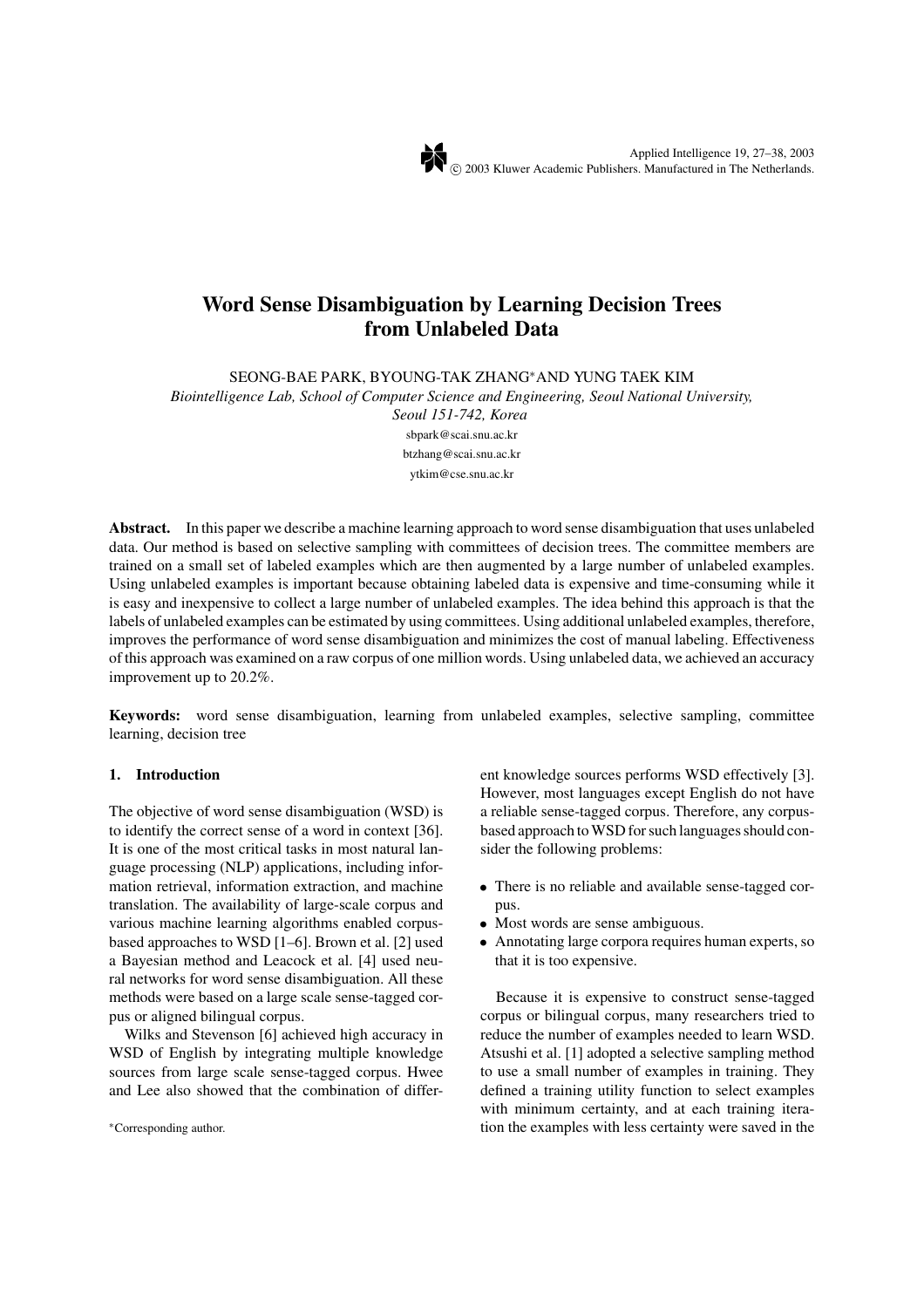example database. However, at each iteration of training the similarity among word property vectors must be recalculated due to their *k*-NN like implementation of training utility. In the text classification domain, Liere and Tadepalli [7] showed that *active learning* with majority voting performs well with only a small number of training examples.

While labeled examples obtained from a sensetagged corpus are expensive and time-consuming, it is significantly easier to obtain the unlabeled examples. Yarowsky [8] presented, for the first time, the possibility that unlabeled examples can be used for WSD. He used a learning algorithm based on the local context under the assumption that all instances of a word have the same intended meaning within any fixed document and achieved good results with only a few labeled examples and many unlabeled ones. Nigam et al. [9] also showed the unlabeled examples can enhance the accuracy of text categorization.

In this paper, we present a new approach to word sense disambiguation that is based on selective sampling with committees. In this approach, the number of training examples is reduced by determining whether or not a given training example should be learned by weighted majority voting of multiple classifiers. The classifiers of the committee are trained first on a small training set of labeled examples and the training set is augmented by a large number of unlabeled examples. One might think that this has the possibility that the committee is misled by unlabeled examples. But our experimental results confirm that the accuracy of WSD is increased by using unlabeled examples when the members of the committee are well trained with labeled examples. We also theoretically show that performance improvement is guaranteed by a mild requirement, i.e., the base classifiers need to guess slightly better than 50%. This is because the possibility of being misled by unlabeled examples is reduced by combining outputs of multiple classifiers. One advantage of this method is that it effectively performs WSD with only a small number of labeled examples and thus shows a possibility of building word sense disambiguators for languages which have no sense-tagged corpus. In addition, the proposed method is general enough to be applied to other corpus-based approaches to natural language processing.

The rest of this paper is organized as follows. Section 2 introduces the general procedure for word sense disambiguation and the necessity of unlabeled examples. Section 3 explains how the proposed method

works using both labeled and unlabeled examples. Section 4 presents the experimental results obtained by using the KAIST (Korea Advanced Institute of Science & Technology) raw corpus. Section 5 draws conclusions.

### **2. Problem Setting**

#### *2.1. Word Sense Disambiguation*

Let  $S \in \{s_1, \ldots, s_k\}$  be the set of possible senses of a word to be disambiguated. To determine the sense of the word we need to consider the contextual properties. Let  $\mathbf{x} = \langle x_1, \ldots, x_n \rangle$  be the vector for representing selected contextual features. If we have a classifier  $f(\mathbf{x}, \theta)$  parameterized with  $\theta$ , then the sense of a word with property vector **x** can be determined by choosing the most probable sense *s*<sup>∗</sup>:

$$
s^* = \arg\max_{s_j \in S} \{ f(\mathbf{x}, \theta) = s_j \}.
$$

The parameters  $\theta$  are determined by training the classifier on a set of labeled examples,  $L = \{(\mathbf{x}_1, y_1), \ldots, \}$  $(\mathbf{x}_N, y_N)$ , where  $y_i \in S$ .

Let us take the following example sentences which show different usages of a noun *plant*, i.e., "flora" and "factory":

She cherished the *plants* like oleanders. ( *flora*) The advice is given on problems of a power *plant*. ( *factory*)

What differentiates the sense of *plant* is intuitively the co-occurring neighbor words of it. That is, we can find out that the sense of *plant* in the first example is "flora" due to 'oleanders', whereas the sense of it in the second example is "factory" because of 'power'. Therefore, two labeled examples

$$
(\langle plant, oleander \rangle, flora)
$$
  

$$
(\langle plant, power \rangle, factory)
$$

are gathered from these sentences.

For an unknown usage of *plant*, the sense is determined by the classifier trained on the labeled examples. For example, the sense "factory" is assigned to a property vector  $\langle$  plant, car $\rangle$  from a new sentence

"They need electricity for the car *plant*."

since 'car' is more similar to 'power' than to 'oleander'.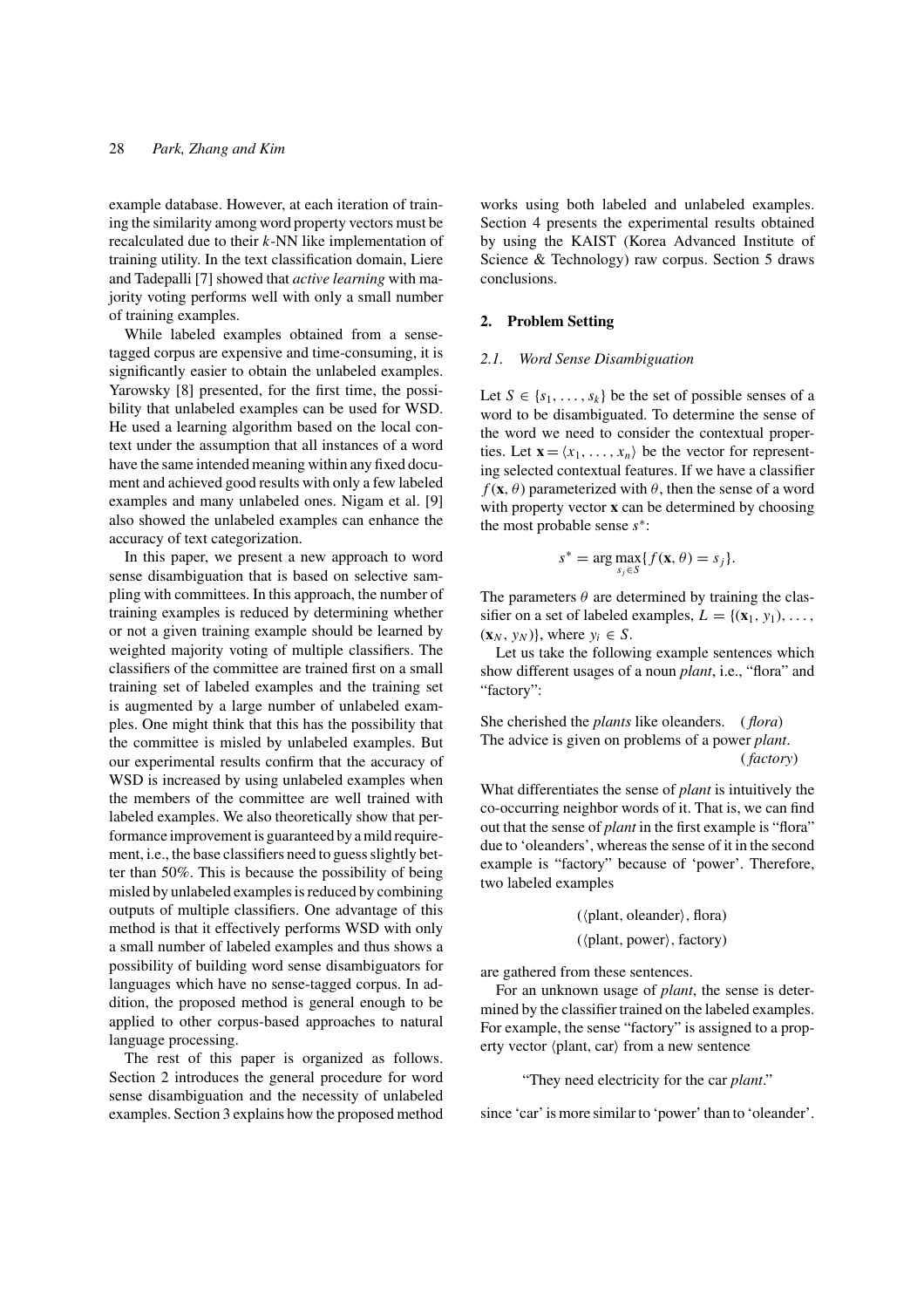To train the classifier  $f$ , a number of labeled examples are needed. However, it is expensive and timeconsuming to obtain a large number of labeled examples because the sense for each property vector must be given by human experts. Therefore, the cost to obtain them should be reduced for practical applications.

### *2.2. Unlabeled Data for WSD*

Many researchers tried to develop automated methods to reduce training cost in language learning and found out that the cost can be reduced by *active learning* which has control over the training examples  $[8-16, 16]$ 38, 40]. The query-by-committee (QBC) is one of the most commonly used methods for the purpose [14, 17]. It selects informative examples out of a stream of unlabeled examples. When an example is selected by the committee the learner asks the label for it to the teacher and add it to the training set. As the examples with large variance are informative QBC selects such examples where the variance of an example is measured by disagreement among committee members.

In text classification, Liere and Tadepalli experimentally showed that QBC achieves accuracy as good as a passive single learner, but uses only 2.9% as many training examples as the single learner. McCallum and Nigam [13] modified QBC to use a naive-Bayes classifier with the unlabeled pool of documents and achieved better performance than the original QBC. However, they used the unlabeled examples just to estimate the document density to select the most informative example for labeling in QBC.

Though the number of labeled examples needed is reduced by active learning, the label of the selected examples must be given by the teacher. Thus, QBC is still expensive and a method for automatic labeling of unlabeled examples is needed to have the learner automatically gather information [5, 8, 18, 19].

As the unlabeled examples can be obtained with ease without human experts it makes WSD robust. Yarowsky presented the possibility of automatic labeling of training examples in WSD [8] and achieved good results with only a few labeled examples and many unlabeled examples. On the other hand, Blum and Mitchell [18] tried to classify Web pages, in which the description of each example can be partitioned into distinct views such as the words occurring on that page and the words occurring in hyperlinks. By using both views together, they augmented a small set of labeled examples with a lot of unlabeled examples.

The unlabeled examples in WSD can provide information about the joint probability distribution over properties but they can also mislead the learner. However, the possibility of being misled by the unlabeled examples is reduced by the committee of classifiers since combining or integrating the outputs of several classifiers in general leads to improved performance. For linear combination of unbiased classifiers, the reduction in added error is the number of classifiers that are combined [20]. Therefore, the generalization accuracy is increased by using committees. This is why we use active learning with committees to select informative unlabeled examples and label them.

#### **3. Active Learning with Committees for WSD**

A committee of classifiers is used to learn from the unlabeled examples and to determine whether a given unlabeled example should be learned or not. The label of an unlabeled example is predicted by weighted majority voting [21, 35, 39] among the committee members. Suppose that *L* be a set of labeled examples,  $C_i$  be the *j*th classifier, and *C* be the combined committee of classifiers. Figure 1 shows how to train the committee in a simple way and is further explained below.

### *3.1. Active Learning Using Unlabeled Examples*

The algorithm for active learning using unlabeled data is given in Fig. 2. It looks similar to **AdaBoost.M1** proposed by Schapire and Freund [22], except that the distribution is not on the training examples but on the classifiers. It takes two sets of examples as inputs. A set *L* is the one with labeled examples and  $D = \{x_1, \ldots, x_T\}$  is the one with unlabeled examples where  $\mathbf{x}_i$  is a property



*Figure 1.* The procedure for training the committee of classifiers. Each classifier is trained on labeled examples and then the training set is augmented by unlabeled examples.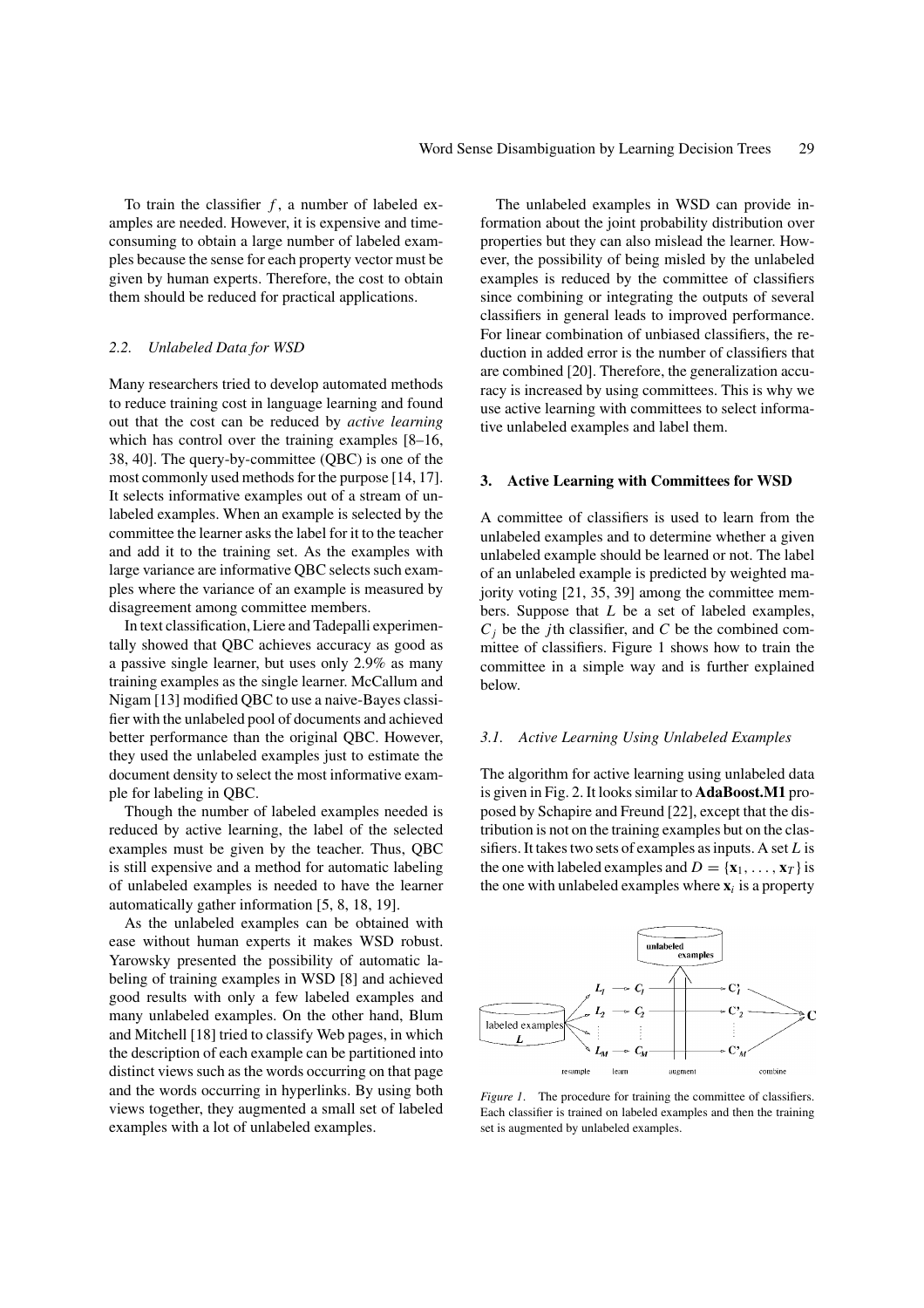Given an unlabeled example set  $D = {\mathbf{x}_1, \dots, \mathbf{x}_T}$ and a labeled example set  $L$ and a word sense set  $S \in \{s_1, \ldots, s_k\}$  for  $\mathbf{x}_i$ , Initialize  $W_1(j) = \frac{1}{M}$ ,<br>where  $M$  is the number of classifiers in the committee.<br>Resample  $L_j^{(1)}$  from  $L$  for each classifier  $C_j$ , where  $|L_j^{(1)}| = |L|$  as done in Bagging. **Train** base classifier  $C_j$   $(1 \leq j \leq M)$  from  $L_j^{(1)}$ . For  $t = 1, \ldots, T$ : 1. Each  $C_j$  predicts the sense  $y_j \in S$  for  $\mathbf{x}_t \in D$ .  $Y = \langle u_1, \ldots, u_M \rangle$ 2. Find the most likely sense  $y_t$  from Y using distribution  $W$ :  $y_t = \arg \max_{y \in S} \sum_{j:C_i(\mathbf{x}_t) = y} W_t(j).$ 3. Set  $\alpha_t = \frac{1-\epsilon_t}{\epsilon_t}$ , where  $\epsilon_t = \frac{\text{No. of classifiers whose predictions are not } y_t}{M}$ 4. If  $\alpha_t$  is larger than a *certainty* threshold  $\theta$ , then update  $W_t$ :  $W_{t-1}(j) = \frac{W_t(j)}{Z_t} \times \begin{cases} \alpha_t & \text{if } y_j = y_t \\ 1 & \text{otherwise,} \end{cases}$ where  $Z_t$  is a normalization constant. 5. Otherwise, every classifier  $C_j$  is restructured from new training set  $L^{(t-1)}$  $L_i^{(t+1)} = L_i^{(t)} + \{(\mathbf{x}_t, y_t)\}.$ Output the final classifier:  $f(\mathbf{x}) = \arg \max_{y \in S} \sum_{j:C_j(\mathbf{x}) = y} W_T(j).$ 

*Figure 2.* The active learning algorithm with committees using unlabeled examples for WSD.

vector. First of all, the training set  $L_j^{(1)}$  ( $1 \le j \le M$ ) of labeled examples is constructed for each base classifier  $C_i$ . This is done by random resampling using bootstrapping as in Bagging [23]. Then, each base classifier *Cj* is trained with the set of labeled examples  $L_j^{(1)}$ .

After the classifiers are trained on labeled examples, the training set is augmented by the unlabeled examples. For each unlabeled example  $\mathbf{x}_t \in D$ , each classifier *j* computes the sense  $y_i \in S$  which is the label associated with it, where *S* is the set of possible senses of  $\mathbf{x}_t$ .

The distribution *W* over the base classifiers represents the importance weights. As the distribution can be changed each iteration, the distribution in iteration  $t$  is denoted by  $W_t$ . The importance weight of classifier  $C_i$  under distribution  $W_t$  is denoted by  $W_t(j)$ . Initially, the base classifiers have equal weights, so that  $W_t(i) = 1/M$ .

The sense of the unlabeled example  $\mathbf{x}_t$  is determined by majority voting among  $C_i$ 's with weight distribution *W*. Formally, the sense  $y_t$  of  $\mathbf{x}_t$  is predicted by

$$
y_t(\mathbf{x}_t) = \arg \max_{y \in S} \sum_{j:C_j(\mathbf{x}_t) = y} W_t(j).
$$

If most classifiers believe that  $y_t$  is the correct sense of  $\mathbf{x}_t$ , they need not learn  $\mathbf{x}_t$  because this example makes no contribution to reduce the variance over the distribution of examples. In this case, instead of learning the example, the weight of each classifier is updated in such a way that the classifiers whose predictions were correct get a higher importance weight and the classifiers whose predictions were wrong get a lower importance weight under the assumption that the correct sense of  $\mathbf{x}_t$  is  $y_t$ . This is done by multiplying the weight of the classifier whose prediction is  $y_t$  by *certainty*  $\alpha_t$ . To ensure the updated  $W_{t+1}$  form a distribution,  $W_{t+1}$  is normalized by constant  $Z_t$ . Formally, the importance weight is updated as follows:

$$
W_{t+1}(j) = \frac{W_t(j)}{Z_t} \times \begin{cases} \alpha_t & \text{if } y_j = y_t, \\ 1 & \text{otherwise.} \end{cases}
$$

The certainty  $\alpha_t$  is computed from error  $\epsilon_t$ . Because we trust that the correct sense of  $\mathbf{x}_t$  is  $y_t$ , the error  $\epsilon_t$  is the ratio of the number of classifiers whose predictions are not  $y_t$ . That is,  $\alpha_t$  is computed as

$$
\alpha_t = \frac{1-\epsilon_t}{\epsilon_t},
$$

where  $\epsilon_t$  is given as

$$
\epsilon_t = \frac{\text{No. of classifiers whose predictions are not } y_t}{M}.
$$

Note that the smaller  $\epsilon_t$  is, the larger the value of  $\alpha_t$ . This implies that, if the sense of **x***<sup>t</sup>* is certainly *yt* and a classifier predicts it, a higher weight is assigned to the classifier. We assume that most classifiers believe that  $y_t$  is the sense of  $\mathbf{x}_t$  if the value of  $y_t$  is larger than a certainty threshold  $\theta$  which is set by trial-and-error.

However, if the certainty is below the threshold, the classifiers need to learn the example  $\mathbf{x}_t$  yet with belief that the sense of it is  $y_t$ . Therefore, the set of training examples,  $L_j^{(t)}$ , for the classifier  $C_j$  is expanded by

$$
L_j^{(t+1)} = L_j^{(t)} + \{(\mathbf{x}_t, y_t)\}.
$$

Then, each classifier  $C_j$  is restructured with  $L_j^{(t+1)}$ .

This process is repeated until the unlabeled examples are exhausted. The sense of a new example **x** is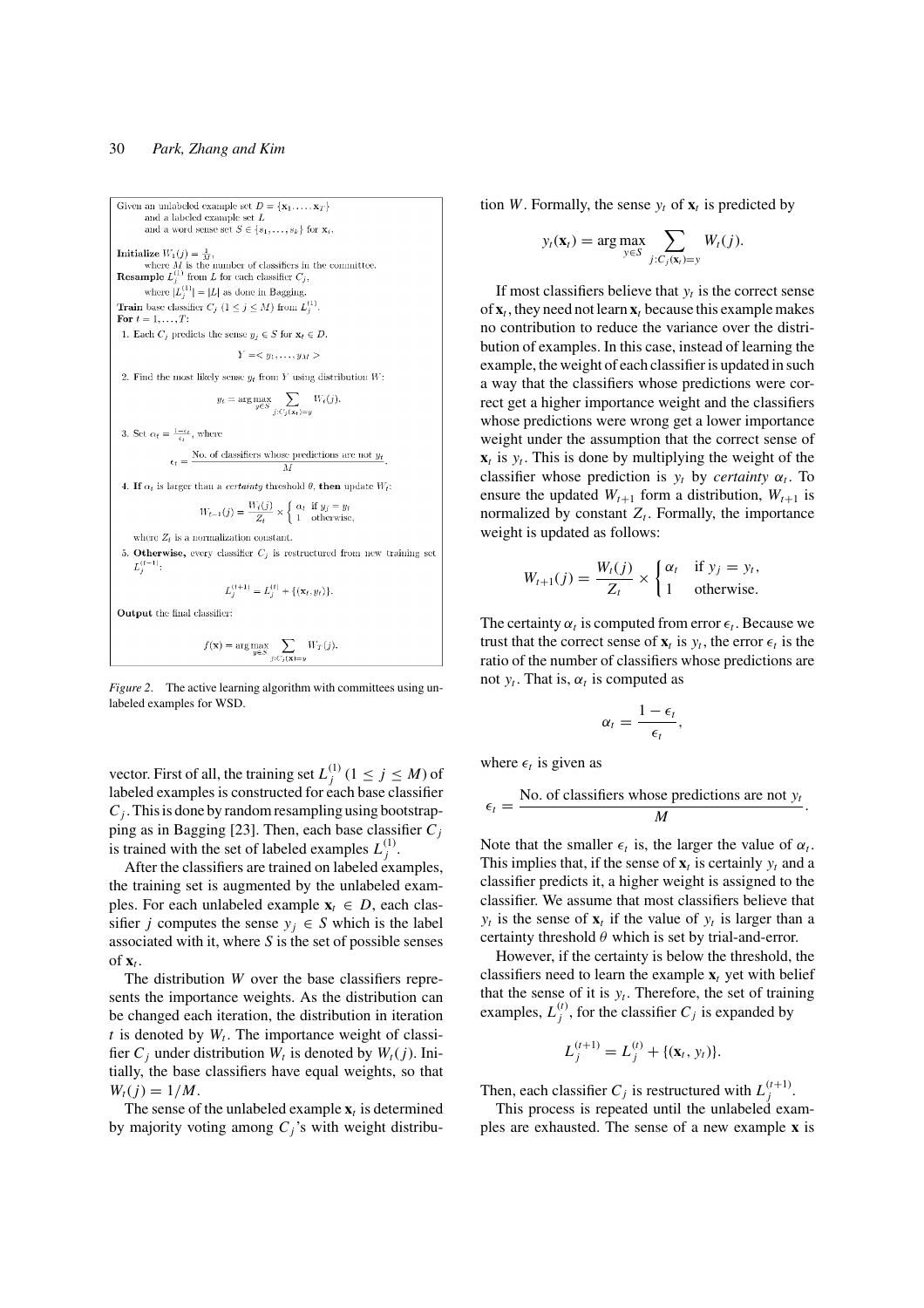then determined by weighted majority voting among the trained classifiers:

$$
f(\mathbf{x}) = \arg \max_{y \in S} \sum_{j:C_j(\mathbf{x}) = y} W_T(j),
$$

where  $W_T(j)$  is the importance weight of classifier  $C_j$ after the learning process.

#### *3.2. Theoretical Analysis*

Previous studies show that using multiple classifiers rather than a single classifier leads to improved generalization [17, 20, 23] and learning algorithms which use *weak* classifiers can be boosted into *strong* algorithms [22, 24, 25]. In addition, Littlestone and Warmuth [21] showed that the error of the weighted majority algorithm is linearly bounded on that of the best member when the weight of each classifier is determined by held-out examples. They assumed that the classifiers make binary prediction and proved that if the best classifier makes *m* mistakes, the weighted majority algorithms will make at most *c*(log(number of classifiers) +  $m$ ) mistakes, where  $c$  is a fixed constant. Therefore, the proposed method is plausible if it is not misled by the unlabeled examples.

The performance of the proposed method depends on that of initial base classifiers. This is because it is highly possible for unlabeled examples to mislead the learning algorithm if they are poorly trained in their initial state. However, if the accuracy of the initial majority voting is larger than  $\frac{1}{2}$ , the proposed method performs well as the following theorem shows.

**Lemma 1.** Assume that every unlabeled data  $\mathbf{x}_t$  is *added to the set of training examples for all classifiers and the importance weights are not updated. Suppose that*  $p_0$  *be the probability that the initial classifiers do not make errors and*  $\beta_t$  ( $0 \leq \beta_t \leq 1$ ) *be the probability by which the accuracy is increased in adding one more correct example or decreased in adding one more incorrect example at iteration t. If*  $p_t \geq \frac{1}{2}$  *for all t, the accuracy does not decrease as a new unlabeled data is added to the training data set.*

**Proof:** The probability for the classifiers to predict the correct sense at iteration  $t = 1$ ,  $p_1$ , is

$$
p_1 = p_0(p_0 + \beta_0) + (1 - p_0)(p_0 - \beta_0)
$$
  
=  $p_0(2\beta_0 + 1) - \beta_0$ 

because the accuracy can be increased or decreased by  $\beta_0$  with the probability  $p_0$  and  $1 - p_0$ , respectively. Therefore, without loss of generality, at iteration  $t =$  $i + 1$ , we have

$$
p_{i+1}=p_i(2\beta_i+1)-\beta_i.
$$

To ensure the accuracy does not decrease, the condition  $p_{i+1} \geq p_i$  should be satisfied.

$$
p_{i+1} - p_i = p_i(2\beta_i + 1) - \beta_i - p_i
$$
  
=  $p_i(2\beta_i) - \beta_i \ge 0$   
 $\therefore p_i \ge \frac{1}{2}$ 

The theorem follows immediately from this result.

 $\Box$ 

### *3.3. Decision Trees as Base Classifiers*

Although any kind of learning algorithms which meet the conditions for Theorem 1 can be used as base classifiers, Quinlan's C4.5 release 8 [26] is used in this paper. The merits of decision trees that are distinguished from other learning algorithms are:

- Decision trees are strong classifiers. Although the classifiers only need to be better than random selection, the stronger the classifiers, the better the performance of the committee. This is because the possibility being misled by unlabeled examples is reduced as the classifiers get stronger.
- There is a fast restructuring algorithm for decision trees. Adding an unlabeled example with a predicted label to the existing set of training examples makes the classifiers restructured. Because the restructuring of classifiers is time-consuming, the proposed method is of little practical use without an efficient way to restructure. Utgoff et al. [27] presented two kinds of efficient algorithms for restructuring decision trees and showed experimentally that their methods perform well with only small restructuring cost.
- The values of the properties used in this paper are discrete and there could be missing values for some properties. As decision tree learning provides a practical method for discrete-valued functions and for accommodating training examples with missing attribute values, it is appropriate for the proposed method.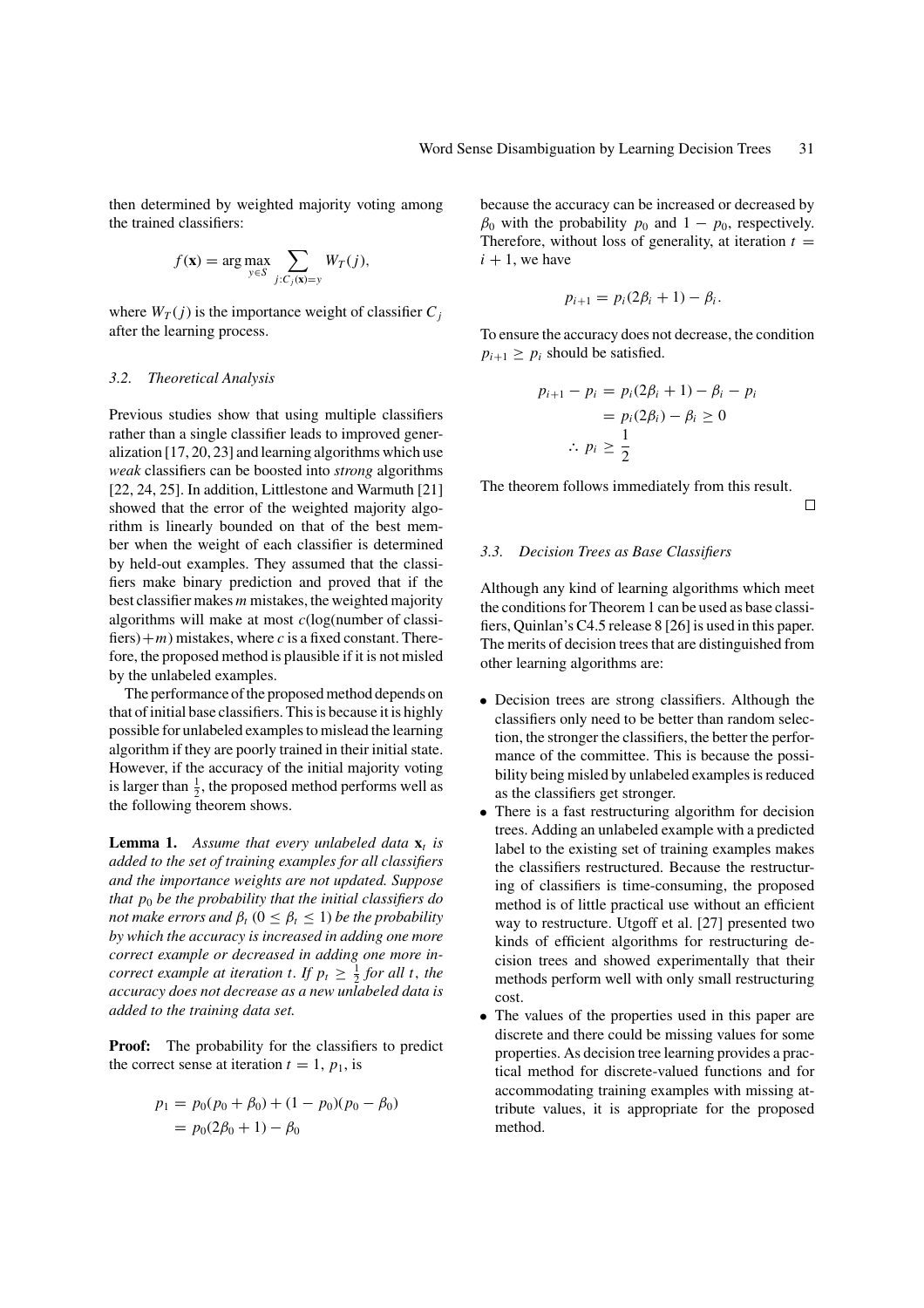If we apply C4.5 directly to the property vectors, there could be a severe data-sparseness problem when some contextual properties take values of the morphological forms. Therefore, we modified C4.5 so that word matching is accomplished not by comparing morphological forms but by calculating similarity between words.

### **4. Experiments**

We conducted experiments to see whether the unlabeled examples would enhance the committee of the classifiers learned from a small set of labeled examples.

### *4.1. Data Set*

We used the KAIST (Korea Advanced Institute of Science  $&$  Technology) raw corpus<sup>1</sup> for the experiments. The entire corpus consists of about 10 million words and we used in this paper the corpus containing one million words excluding the duplicated news articles. Table 1 shows various senses of ambiguous Korean nouns considered and their sense distributions. The *percentage* column in the table denotes the ratio that the word is used with the sense in the corpus. Therefore, we can regard the maximum percentage as a lower bound on the correct sense for each word.

From the raw corpus, the property vectors are automatically extracted using a morphological analyzer and a syntactic parser [28, 29, 37]. For the part-of-speech of the words, only the best two candidates proposed

*Table 1*. Various senses of Korean nouns used for the experiments and their distributions in the corpus.

|            |                | Word No. of senses No. of examples | Sense       | Percentage |
|------------|----------------|------------------------------------|-------------|------------|
| bae        | 4              | 876                                | pear        | 6.2        |
|            |                |                                    | ship        | 55.2       |
|            |                |                                    | times       | 13.7       |
|            |                |                                    | stomach     | 24.9       |
| <i>bun</i> | 3              | 796                                | person      | 46.2       |
|            |                |                                    | minute      | 50.8       |
|            |                |                                    | indignation | 3.0        |
| jonja      | 2              | 350                                | the former  | 28.6       |
|            |                |                                    | electron    | 71.4       |
| dari       | $\overline{c}$ | 498                                | bridge      | 30.9       |
|            |                |                                    | leg         | 69.1       |

by the morphological analyzer are considered by the parser to reduce the complexity of the parser. After the property vectors are generated, the sense of every vector is manually annotated. The number of examples for each sense of ambiguous nouns is also shown in Table 1.

### *4.2. Property Sets*

Atsushi et al. [30] showed experimentally that the case markers play an important role in WSD for Japanese which has a lot of grammatical commonality with Korean. Because they paid attention to verb senses, they only considered a nominative case and an objective case. Lin [31] also showed the possibility that syntactic information can be used as properties for WSD. On the other hand, various knowledge sources such as POS and morphological forms of neighboring words are used for WSD in English [3, 6].

To select particular properties for Korean, the following characteristics should be considered:

- Korean is a partially free-order language. The ordering information on the neighbors of the ambiguous word, therefore, is probably meaningless in Korean. This is also why *n*-gram approaches are not generally used in statistical language processing for Korean.
- In Korean, ellipses appear very often even with a nominative case or objective case. Therefore, it is difficult to build a large scale database of labeled examples with case markers.

Considering both characteristics and results of previous work, we select eight properties for WSD of Korean nouns (Table 2). Three of them (*PARENT*,

*Table 2*. The properties used to distinguish the sense of an ambiguous Korean noun w.

| Attribute            | Substance                                                   |
|----------------------|-------------------------------------------------------------|
| <b>GFUNC</b>         | The grammatical function of $w$                             |
| <b>PARENT</b>        | The word of the node modified by $w$                        |
| <b>SUBJECT</b>       | Whether or not <i>PARENT</i> has a subject                  |
| <i><b>OBJECT</b></i> | Whether or not <i>PARENT</i> has an object                  |
| <b>NMODWORD</b>      | The word of the noun modifier of $w$                        |
| <b>ADNWORD</b>       | The head word of the adnominal phrase of $w$                |
| <b>ADNSUBJ</b>       | Whether or not the adnominal phrase of $w$<br>has a subject |
| <i>ADNOBJ</i>        | Whether or not the adnominal phrase of $w$<br>has an object |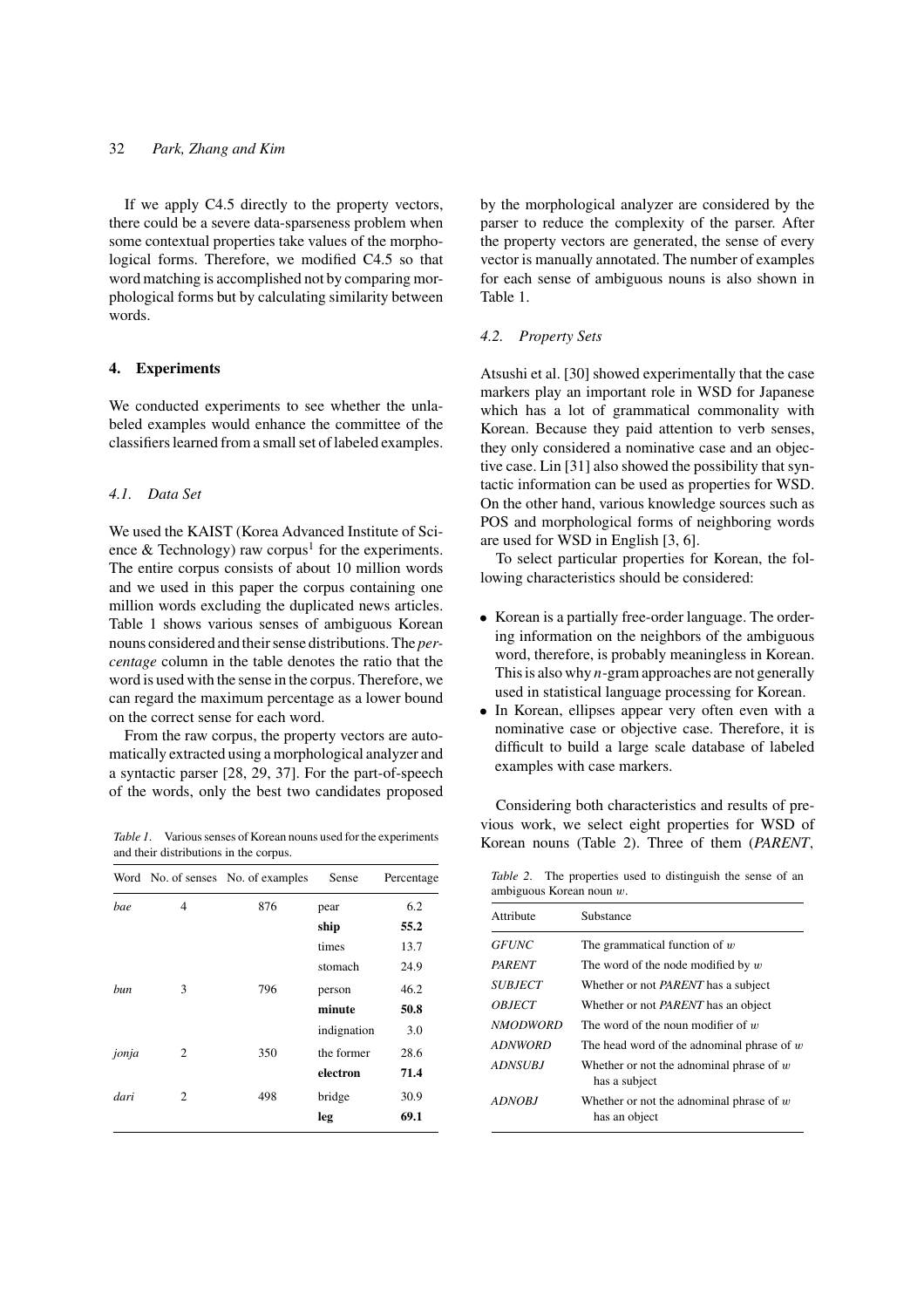| $dot-ul$            | dalda-un           | $bae$ -ga              | natanatda.     |
|---------------------|--------------------|------------------------|----------------|
| sail-OBJ            | hang-ADN           | $ship-NOM$             | appear         |
| $(A \text{ ship})$  | with               | a sail                 | appeared.)     |
| $subsum-an$         | myut               | bae                    | gipda.         |
| sorrow-NOM          | several            | <i>limes</i>           | deep           |
| (The sorrow         | becomes            | deeper several         | times.)        |
| siksa               | $hu$ -chnun        | bae-ga                 | buruda.        |
| meal<br>(After      | after-TIME<br>meal | stomach-NOM<br>T<br>am | full<br>full.) |
| $kamaqwi\hbox{-}ga$ | $nal-ja$           | $bae$ -ga              | tulojinda.     |
| <b>CFOW</b>         | $fly-TIME$         | pear-NOM               | fall down      |
| (Pears)             | fall down          | when                   | crows fly.)    |

*Figure 3*. Example sentences associated with Korean noun *bae*.

*NMODWORD*, *ADNWORD*) take morphological form as their value, one (*GFUNC*) takes 11 values of grammatical functions,<sup>2</sup> and others take only *true* or *false*. Although the number of properties considering morphological forms is three, it can be reduced into one or two because some nouns do not have noun or adnominal modifiers. This is helpful to tackle the data sparseness problem.

For example, let us consider a Korean noun *bae*. Figure 3 shows example sentences associated with it. The noun *bae* has four senses: ship, pear, times and stomach. The symbols for the case markers used in the examples are NOM (*nominative*), OBJ (*objective*), ADN (*adnominal*), and TIME (*time*). Given input sentences, the property vectors are automatically gathered. Let us take an example the first sentence. In this example, there is an adnominal phrase but no noun phrase which modifies *bae*. Therefore, a property vector

## SUBJECT, *natanatda*, True, False, None, *dalda*, False, True

is obtained from this example because *bae* plays a subject role, modifies a verb *natanatda* (appear) which has a subject and no object, and is modified by the adnominal phrase whose head verb is *dalda* (hang) only with an object. As the sense of the first example is 'ship', a labeled example (<SUBJECT, *natanatda*, True, False, None, *dalda*, False, True>, *ship*) is obtained. From other senses, the labeled examples are also obtained in the same way.

### *4.3. Experimental Results*

In the experiments, if there is a tie in predicting senses, the sense with the lowest order is chosen as in [23]. For each noun, 90% of the examples are used for training and the remaining 10% are used for testing. For the experiments, 15 base classifiers are used and the certainty threshold  $\theta$  is set empirically to 2.0, which implies that two thirds of the classifiers agree. Though this does not mean that 15 classifiers are necessary or sufficient, 15 seems to be a reasonable number. Table 3 shows the average accuracy of WSD for Korean nouns obtained by using 1, 10, 15, and 20 classifiers. Using 15 classifiers, we get higher accuracy than using 10 classifiers and as good accuracy as using 20 classifiers. Although 15 may not be optimal, it seems reasonable.

As there are three properties for a morphological form, the problem of data sparseness may occur. Such a problem can be overcome by using a thesaurus or word classes, but no reliable thesaurus is available for Korean yet. Many researchers proposed statistical methods to overcome data sparseness [32]. However, it is also difficult to build word classes for a reasonable number of words in a statistical method because there is no syntax-tagged corpus for Korean for practical applications.

In this paper, we calculate the similarity between two Korean words using Korean-English dictionary and *WordNet*, the thesaurus for English [33]. The relation among words in WordNet is expressed by autonym, hypernym, hyponym, meronym and holonym, but only hypernym and hyponym which represent 'is-a' relation are used in this paper. The similarity between two Korean words is regarded as an average similarity of their English translated words in the Korean-English dictionary. Because the word translation between two languages is not one-to-one mapping in general, a Korean word can be translated into several English words. Therefore, the similarity between English translated words are averaged.

*Table 3*. The accuracy obtained of word sense disambiguation for Korean nouns by using the various number of classifiers.

| No. of classifiers | Accuracy $(\% )$ |  |
|--------------------|------------------|--|
| 1                  | 78.2             |  |
| 10                 | 85.9             |  |
| 15                 | 87.0             |  |
| 20                 | 87.0             |  |
|                    |                  |  |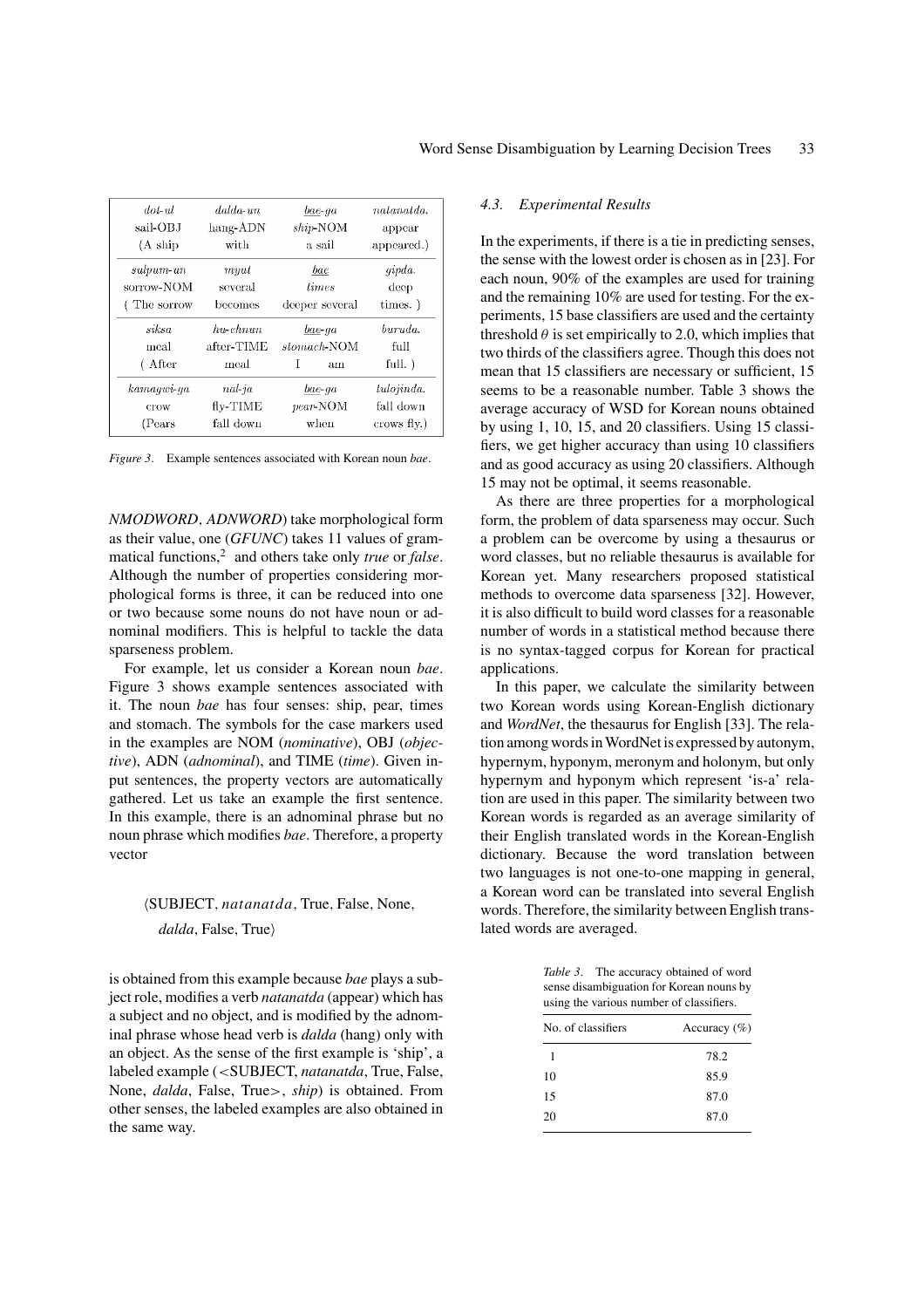### 34 *Park, Zhang and Kim*

*Table 4*. The accuracy of word sense disambiguation for Korean nouns by the proposed method. For the proposed method which uses partially labeled examples, the accuracy is measured when it shows best accuracy. The proposed method achieves 23.6% improvement over the lower bound and it shows higher accuracy than the single C4.5 trained on the whole labeled examples for noun '*jonja*'.

| Word       | Using partially<br>labeled data | Using all<br>labeled data | Lower bound |
|------------|---------------------------------|---------------------------|-------------|
| bae        | $81.5 + 7.7\%$                  | $82.3\% + 5.9\%$          | 55.2%       |
| <i>bun</i> | $92.3 \pm 7.7\%$                | $94.3\% + 5.7\%$          | 50.8%       |
| jonja      | $93.5 + 6.5\%$                  | $90.6\% \pm 9.4\%$        | 71.4%       |
| dari       | $73.3 + 14.2\%$                 | $80.8 + 10.9\%$           | 69.1%       |
| Average    | 85.2%                           | 87.0%                     | 61.6%       |

Table 4 shows the 10-fold cross validation result of WSD experiments for nouns listed in Table 1. The accuracy of the proposed method shown in Table 4 is measured when the accuracy is in its best for various

ratios of the number of labeled examples for base classifiers to total examples. The results show that WSD by selective sampling with committees using both labeled and unlabeled examples is comparable to a single learner using all the labeled examples. In addition, the method proposed in this paper achieves 26.3% improvement over the lower bound for '*bae*', 41.5% for '*bun*', 22.1% for '*jonja*', and 4.2% for '*dari*', which is 23.6% improvement on the average. Especially, for '*jonja*' the proposed method shows higher accuracy than the single C4.5 trained on the whole labeled examples.

Figure 4 shows how the initial number of labeled examples for the base classifiers influences the performance. The *x*-axis of Fig. 4 represents the ratio of the number of labeled examples to the entire training examples. The horizontal lines in the figure show the lower bounds on the accuracy of sense determination that corresponds to choosing the one appeared most



*Figure 4*. The accuracy of word sense disambiguation as a function of the number of labeled examples. The number of labeled examples is increased by 5% and the accuracy was measured using the 10-fold cross validation.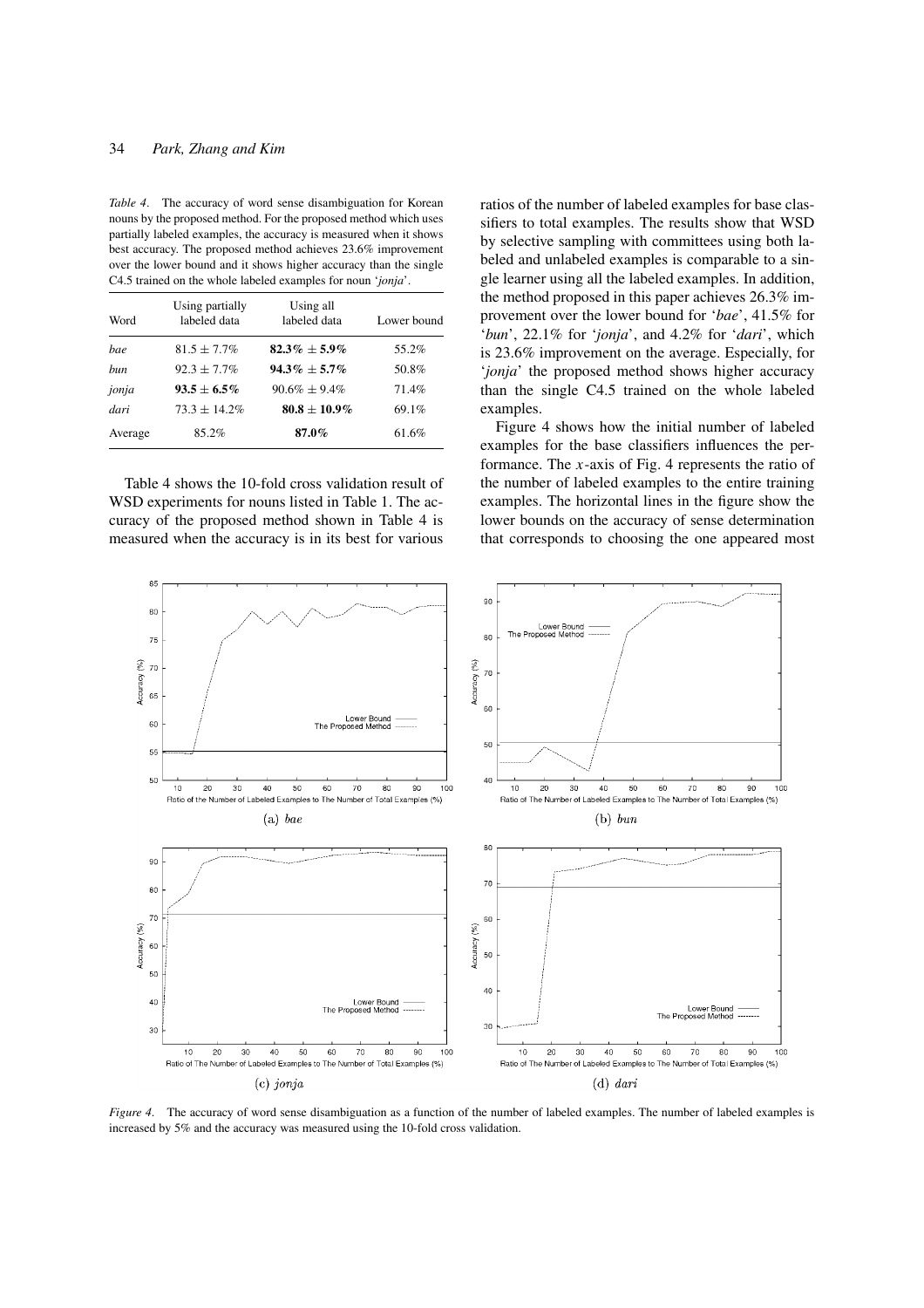frequently. Figure 4(a) shows the accuracy for noun '*bae*'. As the number of labeled examples for the classifiers increases, the accuracy goes up and is almost flat around 35%. From this figure and Table 4, we find that the proposed method that uses only 35% of labeled examples in its initial state can achieve the accuracy of the learning algorithms which use all the labeled examples.

In Fig. 4, it is interesting to observe jumps in the accuracy curve. The jump appears because the unlabeled examples mislead the classifiers only when the classifiers are poorly trained, but they play an important role as information to select senses when the classifiers are well trained on labeled examples. Other nouns show similar phenomena though the percentage of labeled examples is different when the accuracy gets flat. The accuracy gets flat with 60% of labeled examples for '*bun*', 15% for '*jonja*', and 20% for '*dari*'. That is, the committee is trained enough to predict the unlabeled

examples if only about 32% of the examples on the average are labeled in advance.

Figure 5 shows the performance improved by using unlabeled examples. This figure demonstrates that the proposed method outperforms the one without using unlabeled examples. The *initial learning* in the figure means that the committee is trained with labeled examples but is not augmented by unlabeled examples. The difference between two lines is the improved accuracy obtained by using unlabeled examples. When the accuracy of the proposed method gets stabilized for the first time, the improved accuracy by using unlabeled examples is 20.2% for '*bae*', 9.9% for '*bun*', 13.5% '*jonja*', and 13.4% for '*dari*', which is 14.3% on the average. It should be mentioned that the results also show that the accuracy of the proposed method may be dropped when the classifier is trained on too small a set of labeled data, as is the case in the early stages



*Figure 5*. Improvement in accuracy by using unlabeled examples. The *initial learning* means that the committee is trained on labeled examples, but is not augmented by unlabeled examples.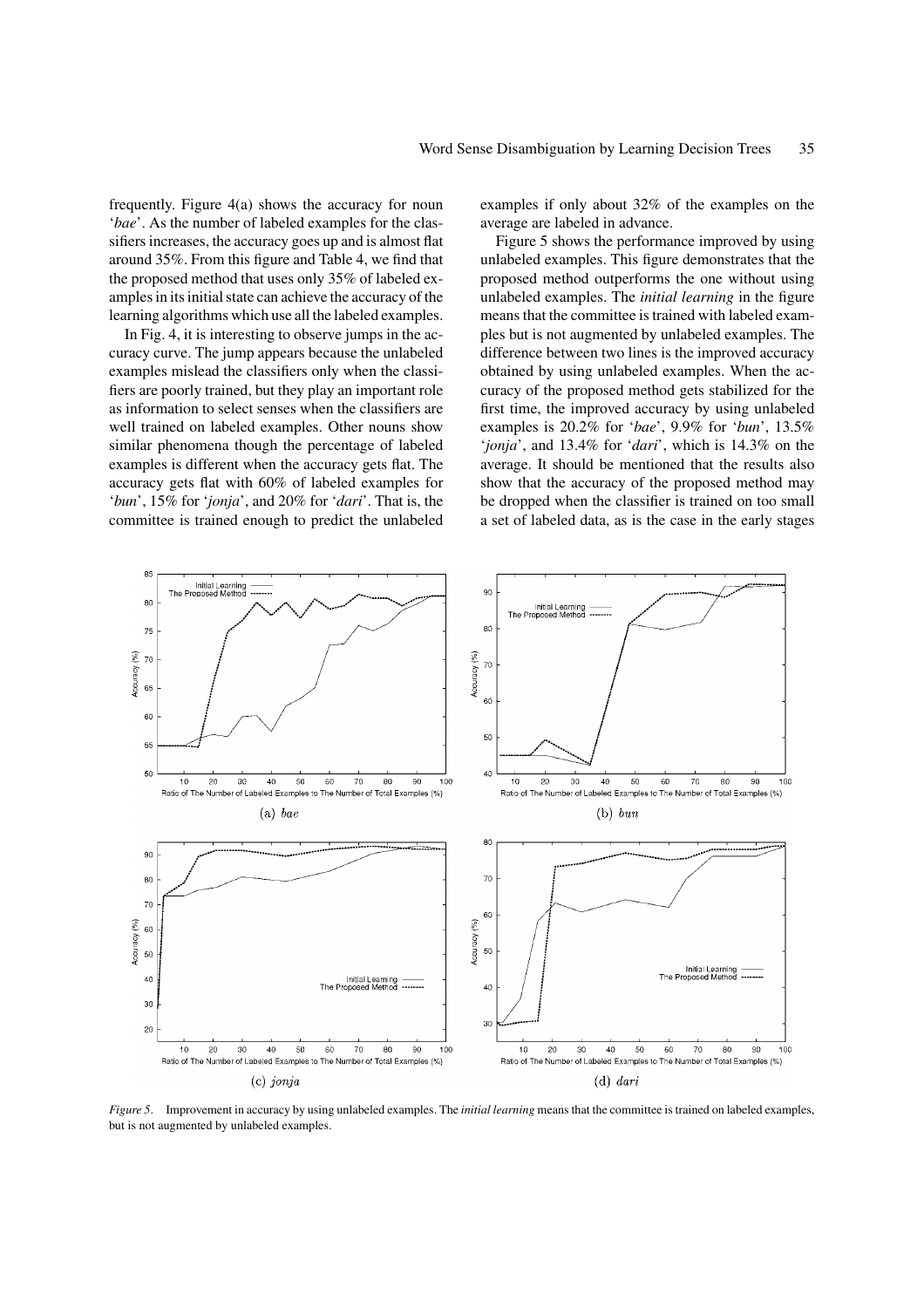

*Figure 6*. The impact of Lemma 1. The experiment is performed on a noun '*bae'*. The label of unlabeled examples is always predicted to be '*stomach*'.

of Fig. 5(d). However, in typical situations where the classifiers are trained on minimum training set size, this does not happen as the results in Fig. 4 show. In addition, we can find in this particular experiment that the accuracy is always improved by using unlabeled examples if only about 22% of training examples, on the average, are labeled in advance.

Figure 6 shows the impact of Lemma 1. If the base classifier predicts that the label of unlabeled examples for a noun '*bae*' would be always '*stomach*', the accuracy ratio constantly decreases to near 10%. Since '*stomach*' has 24.9% of distribution (Table 1), most of unlabeled examples are mislabeled so that the accuracy decreases rather than increases by unlabeled data. Therefore, it is required to keep the probability of correct prediction being greater than  $\frac{1}{2}$ .

In order to display how the proposed method performs for English, the proposed method is compared with that of Wilks and Stevenson [6]. In the approach of Wilks and Stevenson, the sense of words is disambiguated by an optimized combination of lexical knowledge sources and a POS filter. In the experiments, we choose the *Longman Dictionary of Contemporary English* (LDOCE) for lexical knowledge sources, Brill's POS tagger [34] for the POS filter. For the sense-tagged corpus, we take SEMCOR, a 200,000 word corpus with the words manually tagged as part of the WordNet project. The experiment is performed on noun '*plant*'. Since LDOCE has five senses and Word-Net has four senses for '*plant*', all usages of '*plant*' whose sense is not one of two senses in Section 2.1 are ignored. The classification ratio of the approach of Wilks and Stenvenson is 88.2% for '*plant*'. The

*Table 5*. The experimental result on an English noun *plant*.

| Property                                             | Value |
|------------------------------------------------------|-------|
| No. of Examples with Sense 'flora'                   | 38    |
| No. of Examples with Sense 'factory'                 | 63    |
| No. of Labeled Examples Need to Achieve 86% Accuracy | 66    |

proposed method achieves 86% of accuracy with only 66 labeled examples (Table 5), where the total number of labeled examples is 101. In effect, the proposed method achieves the disambiguation as accurate as the approach of Wilks and Stevenson with only two thirds of labeled examples.

#### **5. Conclusions**

In this paper we have proposed a new method for word sense disambiguation that uses unlabeled data. Our method is based on selective sampling with committees of decision trees. The committee members are first trained on a small training set of labeled examples and the training set is augmented by a large number of unlabeled examples.

Using unlabeled data is especially important in word sense disambiguation because unlabeled data are ubiquitous whereas labeled data are expensive to obtain. In a series of experiments on Korean nouns we showed that the accuracy is improved up to 20.2% using only 32% of labeled data. This implies, the learning model trained on a small number of labeled data can be enhanced by using additional unlabeled data. The accuracy may deteriorate when the classifiers are trained on a fewer number of labeled data than are actually needed because the model becomes unstable. However, as Lemma 1 proves, the accuracy is always improved if the individual classifiers do better than random selection after being trained on labeled data. In our experiments, 22% of labeled data satisfies this condition and thus guarantee an improved accuracy.

Note that hand-labeling is one of the major drawbacks for corpus-based approaches to natural language processing. Our approach minimizes the burden of manual labeling by using additional unlabeled data because the labels of unlabeled data are estimated by committees of decision trees. Our experimental results show that the committee model using only 32% of labeled data is comparable to a single learner using all the labeled data. The proposed learning model seems especially effective and useful when only a sense-tagged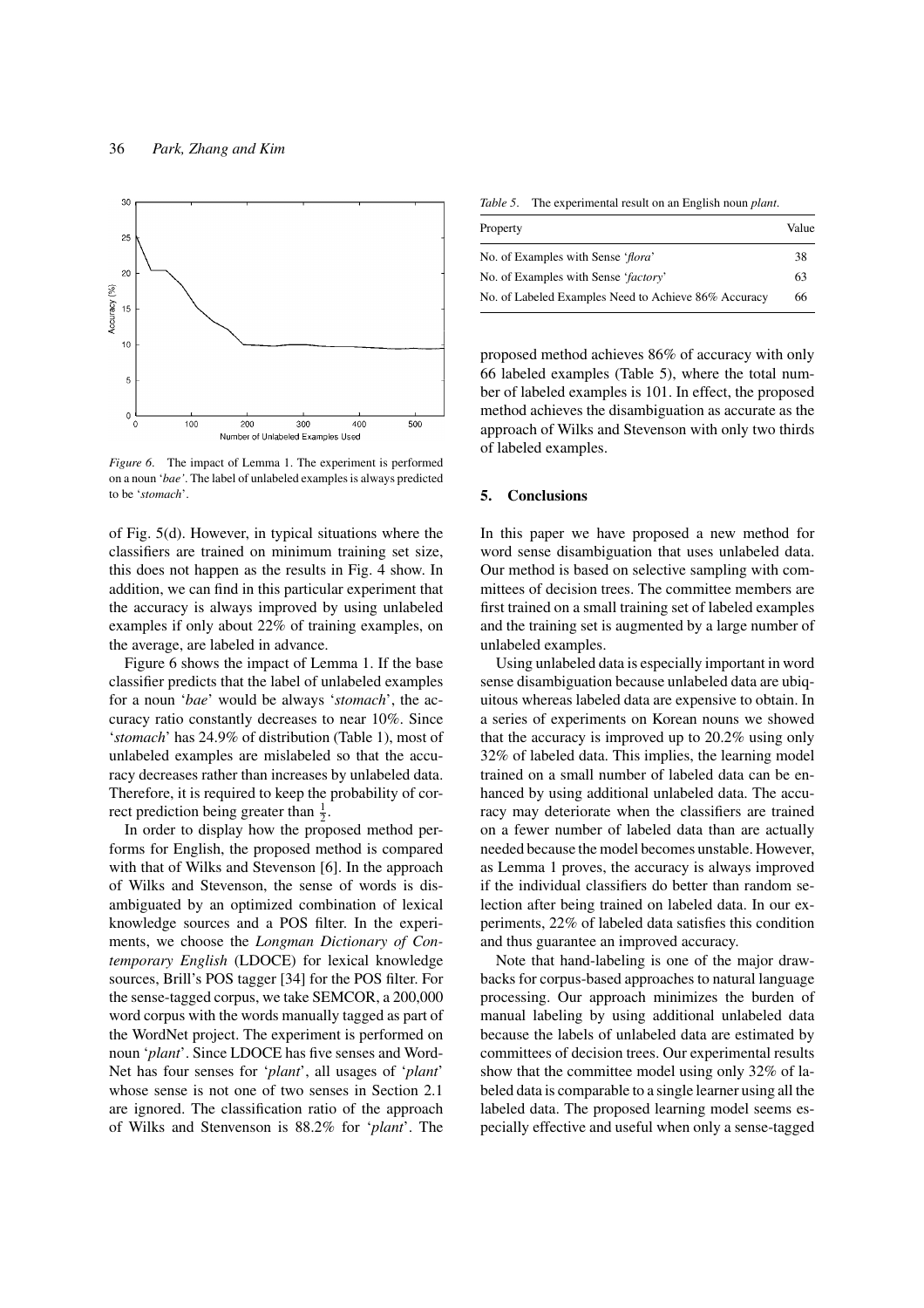corpus of small size is available. An additional advantage of the proposed method is that it can reduce the cost and efforts on observing non-informative examples through selective sampling.

The computational complexity of the proposed method is large due to overhead of constructing and evaluating all the intermediate classifiers. However, the constructing cost of intermediate classifiers can be reduced, since we use decision trees for which a fast restructuring algorithm exists. Moreover, the proposed method is also suitable for parallel computing. The construction of each classifier proceeds without communication from the other classifiers. Thus, the computational complexity is not too serious.

A final remark is that the proposed method can also be applied to other kinds of language learning problems such as POS-tagging, PP attachment, and text classification. These problems are similar to word sense disambiguation in the sense that they have limited and expensive labeled data, but abundant and inexpensive unlabeled data. Thus, the method of selective sampling from unlabeled samples can also lead to improvement in predictive accuracy in these domains.

### **Acknowledgments**

This research was supported in part by the Korean Ministry of Education under the BK21 IT Program and by the Korean Ministry of Science and Technology under the Brain Tech program.

### **Notes**

- 1. This corpus is distributed by the Korea Terminology Research Center for Language and Knowledge Engineering. It can be accessed in http://kibs.kaist.ac.kr.
- 2. These 11 grammatical functions are from the parser, KEMTS (Korean-to-English Machine Translation System) developed in Seoul National University, Korea.

#### **References**

- 1. F. Atsushi, I. Kentaro, T. Takenobu, and T. Hozumi, "Selective sampling of effective example sentence sets for word sense disambiguation," *Computational Linguistics*, vol. 24, no. 4, pp. 573–597, 1998.
- 2. P. Brown, S. Della-Pietras, V. Della-Pietras, and R. Mercer, "Word sense disambiguation using statistical methods," in *Proceedings of the 29th Annual Meeting of the Association for Computational Linguistics*, 1991, pp. 264–270.
- 3. T. Hwee and H. Lee, "Integrating multiple knowledge sources to disambiguate word sense: An examplar-based approach," in

*Proceedings of the 34th Annual Meeting of the ACL*, 1996, pp. 40–47.

- 4. C. Leacock, G. Towell, and E. Voorhees, "Towords building contextural representations of word senses using statistical models," in *Proceedings of the SIGLEX Workshop: Acquisition of Lexical Knowledge from Text*, 1993, pp. 10–20.
- 5. T. Pedersen and R. Bruce, "Distinguishing word senses in untagged text," in *Proceedings of the Second Conference on Empirical Methods in Natural Language Processing*, 1997, pp. 399– 401.
- 6. Y. Wilks and M. Stevenson, "Word sense disambiguation using optimised combinations of knowledge sources," in *Proceedings of COLING-ACL'98*, 1998, pp. 1398–1402.
- 7. R. Liere and P. Tadepalli, "Active learning with committees for text categorization," in *Proceedings of AAAI-97*, 1997, pp. 591– 596.
- 8. D. Yarowsky, "Unsupervised word sense disambiguation rivaling supervised methods," in *Proceedings of the 33rd Annual Meeting of the ACL*, 1995, pp. 189–196.
- 9. K. Nigam, A. McCallum, S. Thrun, and T. Mitchell, "Learning to classify text from labeled and unlabeled documents," *Machine Learning*, vol. 39, pp. 1–32, 2000.
- 10. I. Dagan and S. Engelson, "Committee-based sampling for training probabilistic classifiers," in *Proceedings of the Fourteenth International Conference on Machine Learning*, 1997, pp. 150– 157.
- 11. K. Lang, "Newsweeder: Learning to filter netnews," in *Proceedings of the Twelfth Internation Conference on Machine Learning*, 1997, pp. 331–339.
- 12. D. Lewis and W. Gale, "A sequential algorithm for training text classifiers," in *Proceedings of SIGIR-94*, 1994, pp. 5–11.
- 13. A. McCallum and K. Nigam, "Employing EM and pool-based active learning for text classification," in *Proceedings of the Fifteenth International Conference on Machine Learning*, 1998, pp. 359–367.
- 14. G. Paaß and J. Kindermann, "Bayesian query construction for neural network models," in *Proceedings of Advances in Neural Information Processing Systems 7*, 1995, pp. 443–450.
- 15. B.-T. Zhang, "Accelerated learning by active example selection," *International Journal of Neural Systems*, vol. 5, no. 1, pp. 67–75, 1994.
- 16. B.-T. Zhang and D.-Y. Cho, "Genetic programming with active data selection," *Simulated Evolution and Learning*, vol. LNAI 1585, pp. 146–153, 1999.
- 17. Y. Freund, H. Seung, E. Shamir, and N. Tishiby, "Selective sampling using the query by committee algorithm," *Machine Learning*, vol. 28, pp. 133–168, 1997.
- 18. A. Blum and T. Mitchell, "Combining labeled and unlabeled data with co-training," in *Proceedings of COLT-98*, 1998, pp. 92–100.
- 19. D. Miller and H. Uyar, "A mixture of experts classifier with learning based on both labelled and unlabelled data," in *Proceedings of Advances in Neural Information Processing System 9*, 1997, pp. 571–577.
- 20. K. Tumer and J. Ghosh, "Error correlation and error reduction in ensemble classifiers," *Connection Science*, vol. 8, no. 34, pp. 385–404, 1996.
- 21. N. Littlestone and M. Warmuth, "The weighted majority algorithm," *Information and Computation*, vol. 108, no. 2, pp. 212– 261, 1994.